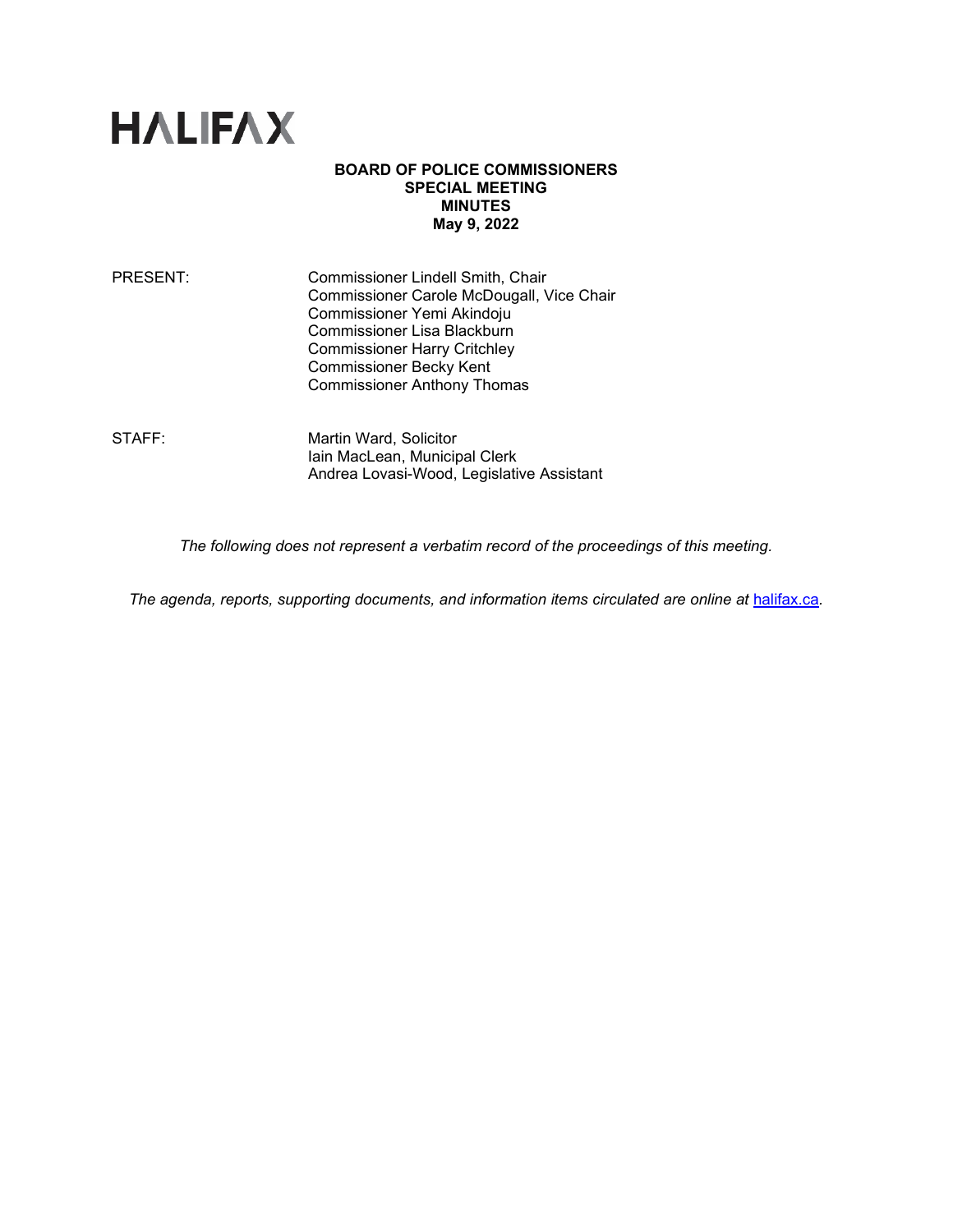*The meeting was called to order at 12:11 p.m., the Board of Police Commissioners moved into an In Camera (In Private) session at 12:25 p.m. and reconvened at 1:26 p.m. the Board of Police Commissioners adjourned at 1:29 p.m.*

# **1. CALL TO ORDER AND LAND ACKNOWLEDGEMENT**

The Chair called the meeting to order at 12:11 p.m. and acknowledged that the meeting took place in the traditional and ancestral territory of the Mi'kmaq people, and that we are all treaty people.

## **2. APPROVAL OF THE ORDER OF BUSINESS AND APPROVAL OF ADDITIONS AND DELETIONS**

Additions*:* None

Deletions*:* None

MOVED by Commissioner Critchley, seconded by Commissioner Akindoju,

#### **THAT the agenda be approved as presented.**

#### **MOTION PUT AND PASSED.**

## **3. DECLARATION OF CONFLICT OF INTERESTS – NONE**

#### **4. IN CAMERA (IN PRIVATE)**

MOVED by Commissioner McDougall, seconded by Commissioner Akindoju

### **THAT the Board of Police Commissioners convene to In Camera (In Private) to discuss Item 4.1 LEGAL ADVICE MATTER and Item 4.2 PERSONNEL CONDUCT MATTER.**

### **MOTION PUT AND PASSED.**

## **4.1 LEGAL ADVICE MATTER –** *Private and Confidential*

This matter was dealt with In Camera (In Private) and ratified in public as follows:

MOVED by Commissioner Critchley, seconded by Commissioner McDougall

### **THAT the item be deferred to the May 16, 2022 Board of Police Commissioners meeting for the reasons discussed during their In Camera session.**

## **MOTION PUT AND PASSED.**

### **4.2 PERSONNEL CONDUCT MATTER –** *Private and Confidential*

This matter was dealt with In Camera (In Private) and ratified in public as follows:

MOVED by Commissioner Kent, seconded by Commissioner Blackburn

### **THAT the Board of Police Commissioners:**

- **1. Adopt the motion passed during their In Camera session; and**
- **2. Direct that the private and confidential reports dated April 11, 2022 and May 6, 2022 be maintained private and confidential.**